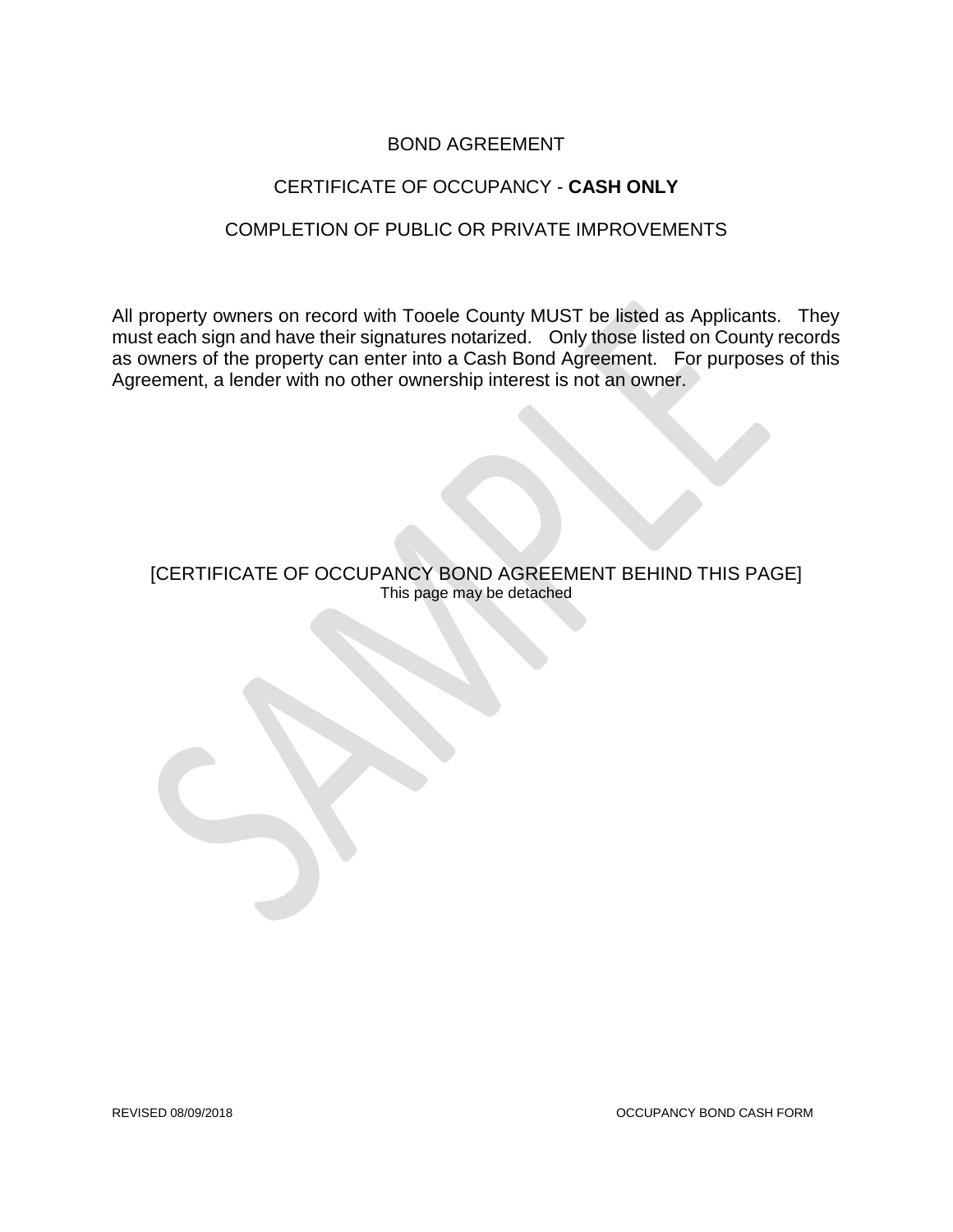### **BOND AGREEMENT - CERTIFICATE OF OCCUPANCY**

#### **(CASH ONLY)**

**THIS CERTIFICATE OF OCCUPANCY BOND AGREEMENT**, (the "Agreement"), is entered into by the Parties this \_\_\_ day of \_\_\_\_\_\_\_\_\_\_\_\_\_\_\_\_\_\_\_\_\_\_, 20\_\_ (the "Effective Date").

#### **PARTIES**

**The Applicant, \_\_\_\_\_\_\_\_\_\_\_\_\_\_\_\_\_\_\_,** is the following type of business entity (check the applicable business entity):

- $\Box$  corporation
- D partnership
- $\Box$  limited liability company
- □ individual
- $\Box$  other business entity:

Applicant business address: Applicant business telephone: Applicant business facsimile:

**The City**: Tooele City Corporation, a municipal corporation of the State of Utah, City address: 90 North Main Street, Tooele, UT 84074 City telephone: (435) 843-2120

City facsimile: (435) 843-2129

### **RECITALS**

**WHEREAS**, the Applicant desires the City's approval and issuance of a Certificate of Occupancy under building permit **#\_\_\_\_\_\_\_\_**, for **\_\_\_\_\_\_\_\_\_\_\_** (Project name) located at **\_\_\_\_\_\_\_\_\_\_\_\_\_\_, Tooele** (Project address).

**WHEREAS**, Tooele City requires the Applicant to pay, as a condition of entering into this Agreement, the Administrative Fee of **\$250**; and,

**WHEREAS**, Tooele City ordinances require the completion of all public and private improvements prior to occupancy, but allow an exception upon (1) a finding of unusual circumstances, (2) the completion of the improvements prior to occupancy not being essential to life, health, or safety, and (3) the incomplete improvements being bonded for through this Agreement; and,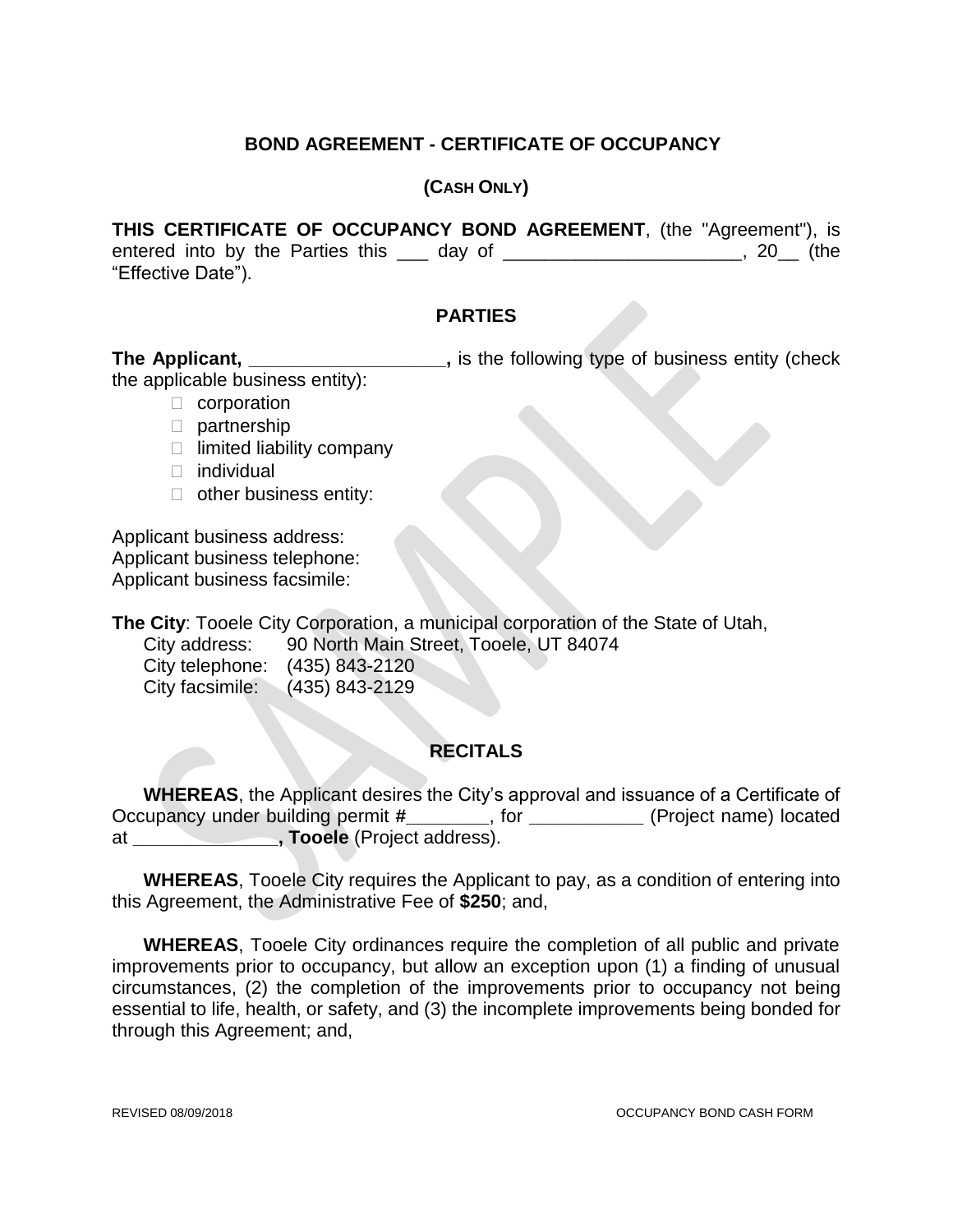**WHEREAS**, as required by Tooele City ordinances, the Tooele City Building Official has made a finding (1) of unusual circumstances and (2) that completion of the improvements prior to occupancy is not essential to life, health, or safety; and,

**WHEREAS**, issuance of the Certificate of Occupancy requires the Applicant to complete the improvements described herein; and,

**WHEREAS**, under the land use approval for the Project, the Applicant is required to construct the following public improvements (herein the "Public Improvements"):

- 1. those Public Improvements specified in an Occupancy Bond Fee Calculation Sheet prepared by the City, which Fee Calculation Sheet is attached as **Exhibit A**, and which includes an estimate of the cost of constructing the Public Improvements; and,
- 2. those Public Improvements specified in the Project land use approval documents, including Project construction drawings on file with the City, incorporated herein by this reference as **Exhibit B**, if different than **Exhibit A**; and,

**WHEREAS**, under the land use approval for the Project, the Applicant is required to construct the following private improvements, (herein the "Private Improvements"):

- 1. those Private Improvements specified in the Project land use approval documents, including Project construction drawings on file with the City, incorporated herein by this reference as **Exhibit C**; and,
- 2. those Private Improvements itemized, with cost estimates, in the statement attached as **Exhibit D**; and,

**WHEREAS**, the City will not issue a Certificate of Occupancy for the Project until adequate provision has been made to guarantee completion of both the Public Improvements and the Private Improvements (together the "Improvements"), as applicable, and to guarantee completion of the Improvements by the Applicant by bonding for **200%** of the estimated cost to complete the Improvements, which Improvements are estimated to cost \$ \_\_\_\_\_\_\_\_\_; and,

**WHEREAS**, the Tooele City Code requires land use applicants, including Applicant, to pay, as a condition of land use approval, and prior to the actual issuance of approval, a public improvement inspection fee in the amount of 4% of the estimated cost of installing the Project's public improvements; and,

**WHEREAS**, the Improvements shall be installed to City specifications and in accordance with **Exhibits A**, **B**, **C**, and **D**: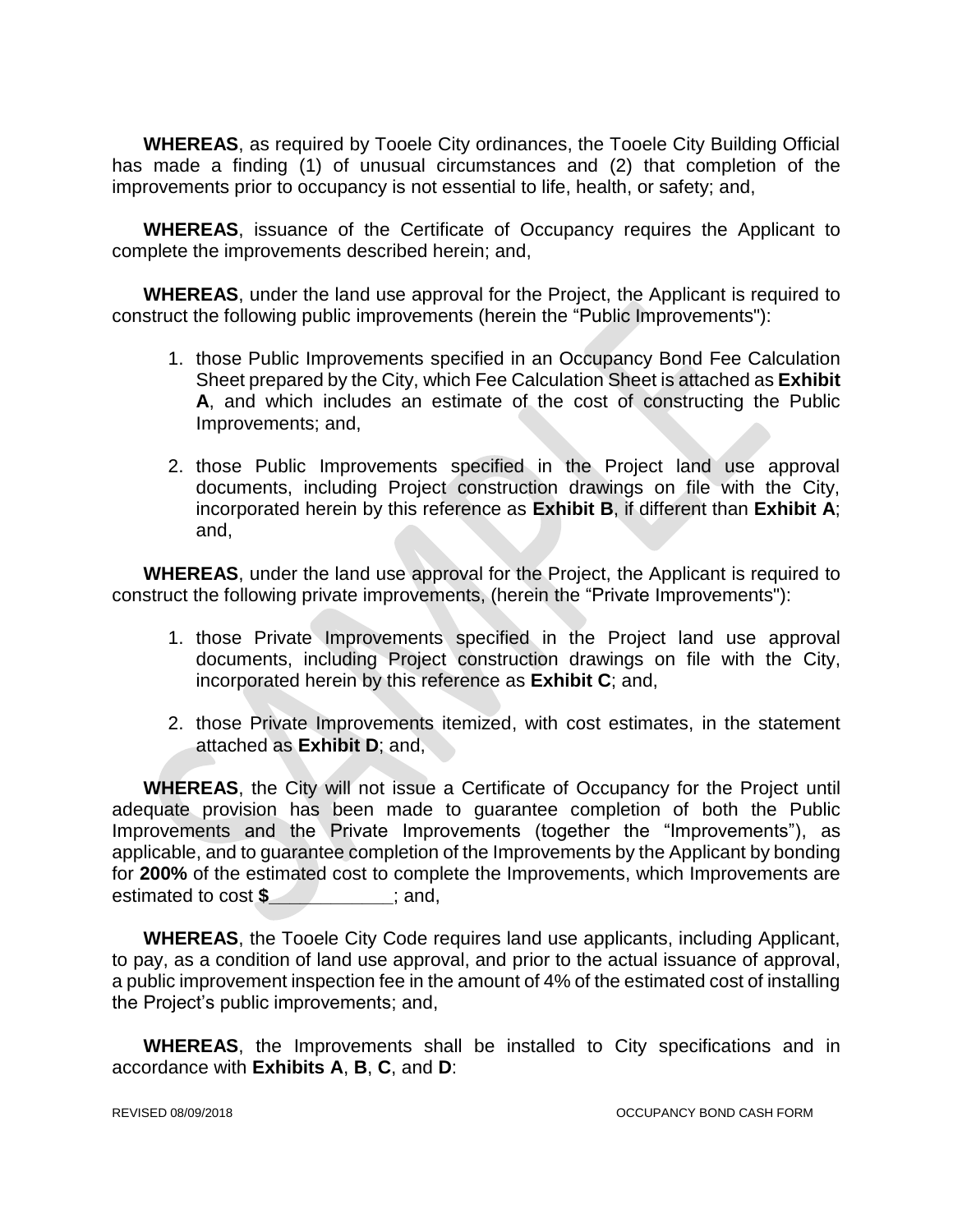**NOW, THEREFORE**, in consideration of the promises and other valuable consideration described herein, the Parties agree as follows:

## **TERMS AND CONDITIONS**

#### 1. **ADDITIONAL DEFINITIONS.**

1.1. "Applicant" and "City," as used in this Agreement, shall also refer to all heirs, executors, administrators, successors, and/or assigns of the Applicant and the City, respectively.

1.2. "Bond Amount," as used in this Agreement, shall be 200% of the Applicant's estimated cost to construct the Improvements, as verified by the Public Works Director or City Engineer.

1.3. "Failure to Perform" or "Fail to Perform," as used in this Agreement, shall mean, in addition to those acts specified previously, the non-performance in a timely manner by a party to this Agreement of any obligation, in whole or in part, required of such party by the terms of this Agreement or required by Tooele City ordinance or other applicable law. The occurrence of such shall give the other party or parties the right to pursue any and all remedies available at law, in equity, and/or otherwise available pursuant to the terms of this Agreement.

1.4. "Incidental Costs," as used in this Agreement, shall mean engineering and architect fees, administrative expenses, court costs, attorney's fees (whether incurred by in-house or independent counsel), insurance premiums, mechanic's or materialmen's liens, and/or any other cost, and interest thereon, incurred by the City, occasioned by the Applicant's failure to perform any and/or all obligations under this Agreement.

2. **PURPOSE FOR AGREEMENT.** The Parties hereto expressly acknowledge that the purpose of this Agreement is not only to guarantee the proper completion of the Improvements named herein, but also, among other things, to eliminate and avoid the harmful effects of approved land uses that may leave property and/or infrastructure incomplete, undeveloped, unsafe, unproductive, and/or cluttered with construction debris and waste items.

3. **UNRELATED OBLIGATIONS OF APPLICANT.** The benefits and protections provided by this Agreement shall inure solely to the Parties and not to third parties, including, but not limited to, lot purchasers, contractors, subcontractors, laborers, suppliers, and others. The City shall not be liable to claimants or others for obligations of the Applicant under this Agreement. The City shall have no liability for payment of any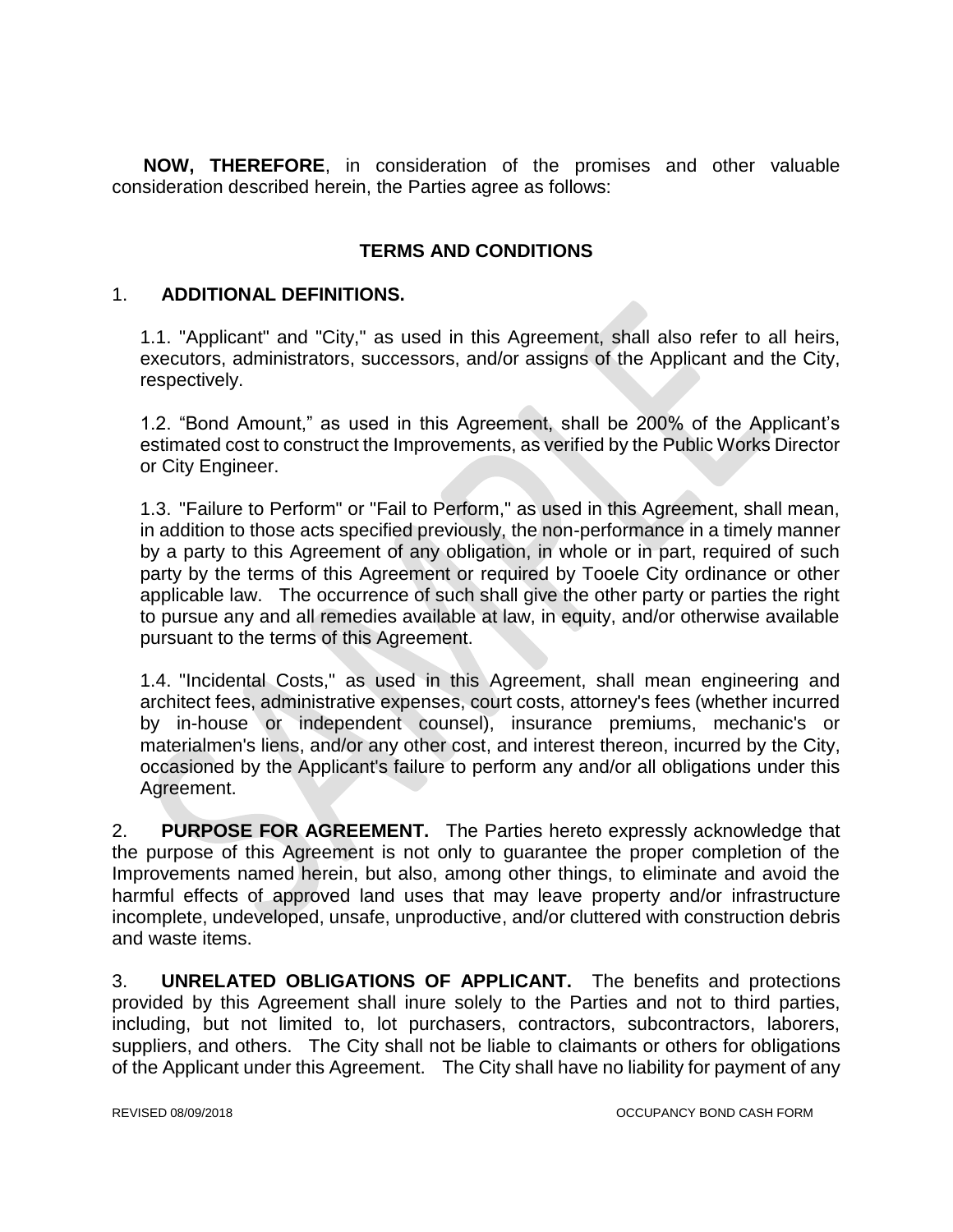costs or expenses of any party who attempts to make a claim under this Agreement, and shall have under this Agreement no obligation to make payments to, give notices on behalf of, or otherwise have obligations to any alleged claimants under this Agreement.

4. **AGREEMENT DOCUMENTS.** All data used by the City to compute the cost of, or otherwise govern the design and installation of, the Improvements is hereby made a part of this Agreement, and is incorporated herein by this reference, including **Exhibits A**, **B**, **C**, **D**, and **E**.

5. **IMPROVEMENTS COMPLETION DATE.** The Applicant shall complete the Improvements within **\_\_\_\_\_** months (maximum 6 months) of the Effective Date.

6. **SPECIFIC ENFORCEMENT.** Applicant has entered into this Agreement with the City for the purposes set forth herein. The City shall be entitled to specifically enforce the Applicant's obligations under this Agreement, including to construct and to install the Improvements in a manner that is proper, timely, and satisfactory to the City.

7. **APPLICANT'S INDEPENDENT OBLIGATION.** The Applicant expressly acknowledges, understands, and agrees that its obligations under this Agreement are independent of any obligation or responsibility of the City, either express or implied. The Applicant agrees that its obligations under this Agreement are not and shall not be conditioned upon the commencement of actual construction work pursuant to the land use approval or the sale of any lots or parts of the land subject to the land use approval. The Applicant further acknowledges the following: (a) that its contractual obligations under this Agreement are independent of any remedy available to the City to secure proper and timely completion of the Improvements; (b) that the Applicant may not assert as a defense that the City has remedies against other entities or has other remedies in equity or at law that would otherwise relieve the Applicant of all or a portion of its duty to perform as outlined in this Agreement or to preclude the City from requiring the Applicant's performance under this Agreement; and, (c) that the Applicant has a legal obligation pursuant to the Tooele City Code, independent of this Agreement, to properly and timely complete and pay for the Improvements (see particularly Tooele City Code §7-11-13, §7- 19-12, and §7-19-32).

8. **APPLICANT'S OBLIGATION FOR COSTS.** Should the Applicant Fail to Perform its responsibilities under this Agreement in any degree, the Applicant agrees to compensate the City for all costs, including Incidental Costs, related to the Applicant's Failure to Perform its obligation to complete the Improvements, to the extent that such costs are not adequately covered by the Bond Amount.

9. **PERFORMANCE GUARANTEE.** The Applicant hereby conveys, assigns, and sets over to the City, as an independent guarantee with the City for the purpose of insuring proper and timely construction and installation of the Improvements, the Bond Amount in the sum of **\$\_\_\_\_\_\_\_\_\_\_** in cash. The conveyance of the cash may be by currency, wire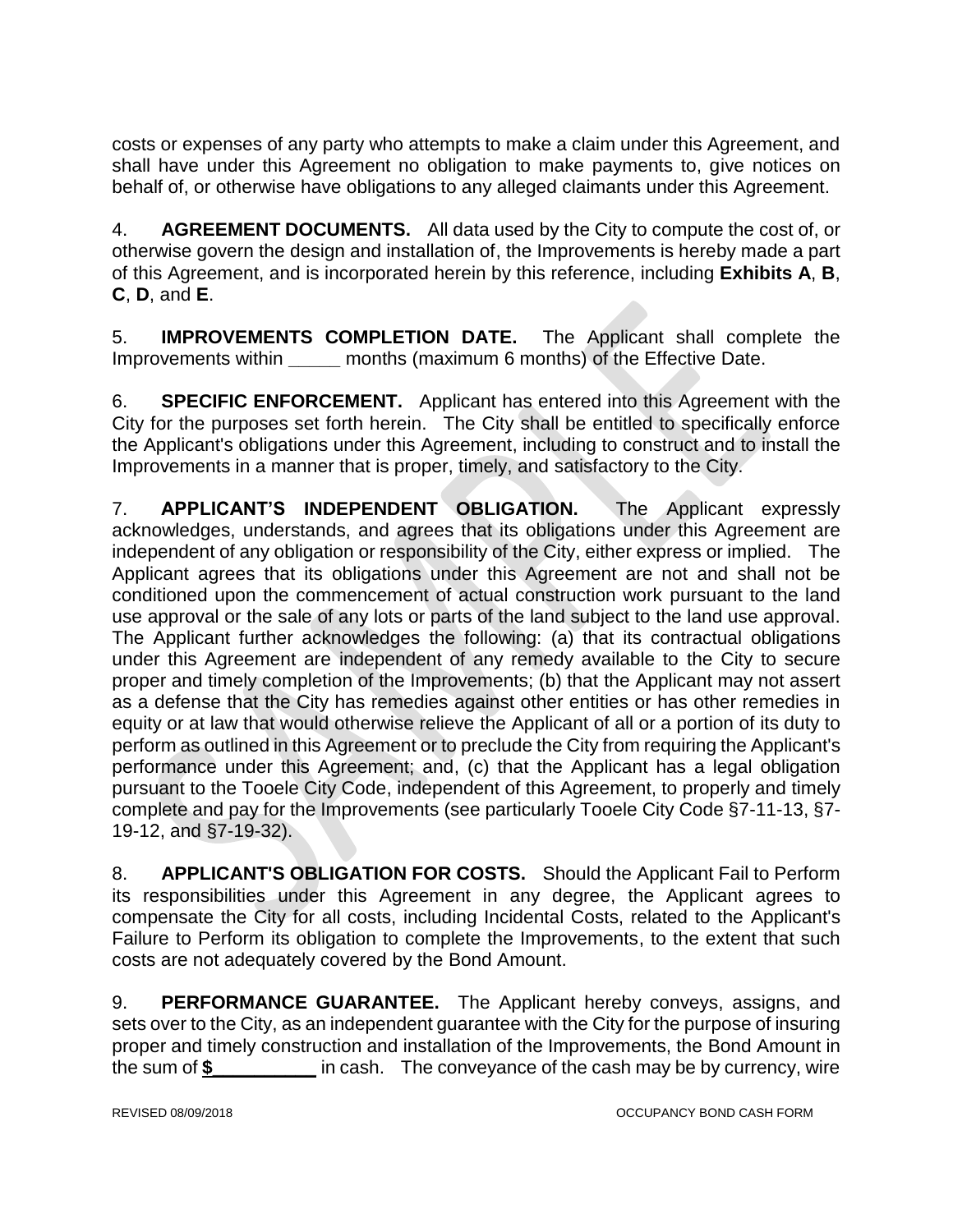transfer, cashier's check, money market certificate, or personal check. A copy of any check or certificate shall be attached hereto as **Exhibit E**. If a personal check is used, the City will not approve or execute this Agreement until the check has been covered by the drawee.

10. **REDUCTION OF THE BOND AMOUNT.** As individual elements of the Improvements are completed by the Applicant and inspected by the City, a portion of the Bond Amount may be released to the Applicant upon the Applicant's written request. Such requests may be made no more frequently than once every 30 days. The amount of any requested release shall be determined in the sole discretion of the City. No release shall be authorized until such time as the City has inspected the Improvements and found them to be in compliance with City standards. Completion of the Improvements, even if verified by the City, shall not automatically entitle the Applicant to a release of any part of the Bond Amount. The release of any Bond Amount must be evidenced by a City Certificate of Completion, and must be approved in writing by the City Attorney.

11. **ACCEPTANCE OF IMPROVEMENTS.** Notwithstanding the fact that the Bond Amount may be reduced upon partial completion of the Improvements, no partial or full reduction of the Bond Amount shall constitute final acceptance ("Acceptance") of any Public Improvements by the City. Acceptance of Public Improvements must be by Resolution of the City Council, pursuant to Tooele City Code §7-19-32.

12. **WARRANTY OF PUBLIC IMPROVEMENTS.** Following Acceptance of the Public Improvements by the City Council, the Applicant shall warrant that the Improvements shall remain free from defects or damage, as determined by the City, such that the Public Improvements continue to meet City standards for one year after Acceptance. Applicant also warrants for a period of one year after Acceptance that rights-of-way, vacant lots, and other areas within the Project site or subdivision that are accessible to the Applicant or within the Applicant's control shall be kept reasonably clean and free from any construction debris, waste items, and mounds of soil, rocks, concrete, asphalt, and other debris.

13. **WARRANTY AMOUNT.** The Applicant expressly agrees that, notwithstanding any partial release of any of the Bond Amount requested by the Applicant and granted by the City, the City shall not release the Bond Amount below 90% of the Bond Amount for the Public Improvements portion of the Improvements. The amount retained shall be the Warranty Amount, which for purposes of this Agreement shall be **NA** (mark N/A if this Agreement covers only Private Improvements). The City shall keep the Warranty Amount for a period of one year following Acceptance of the Public Improvements. The Warranty Amount shall be held by the City to insure that the Improvements are free from defects and damage, as determined by the City, such that the Improvements continue to meet city standards for one year after Acceptance. The Warranty Amount shall also be kept to insure that rights-of-way, vacant lots, and other areas within the Project site or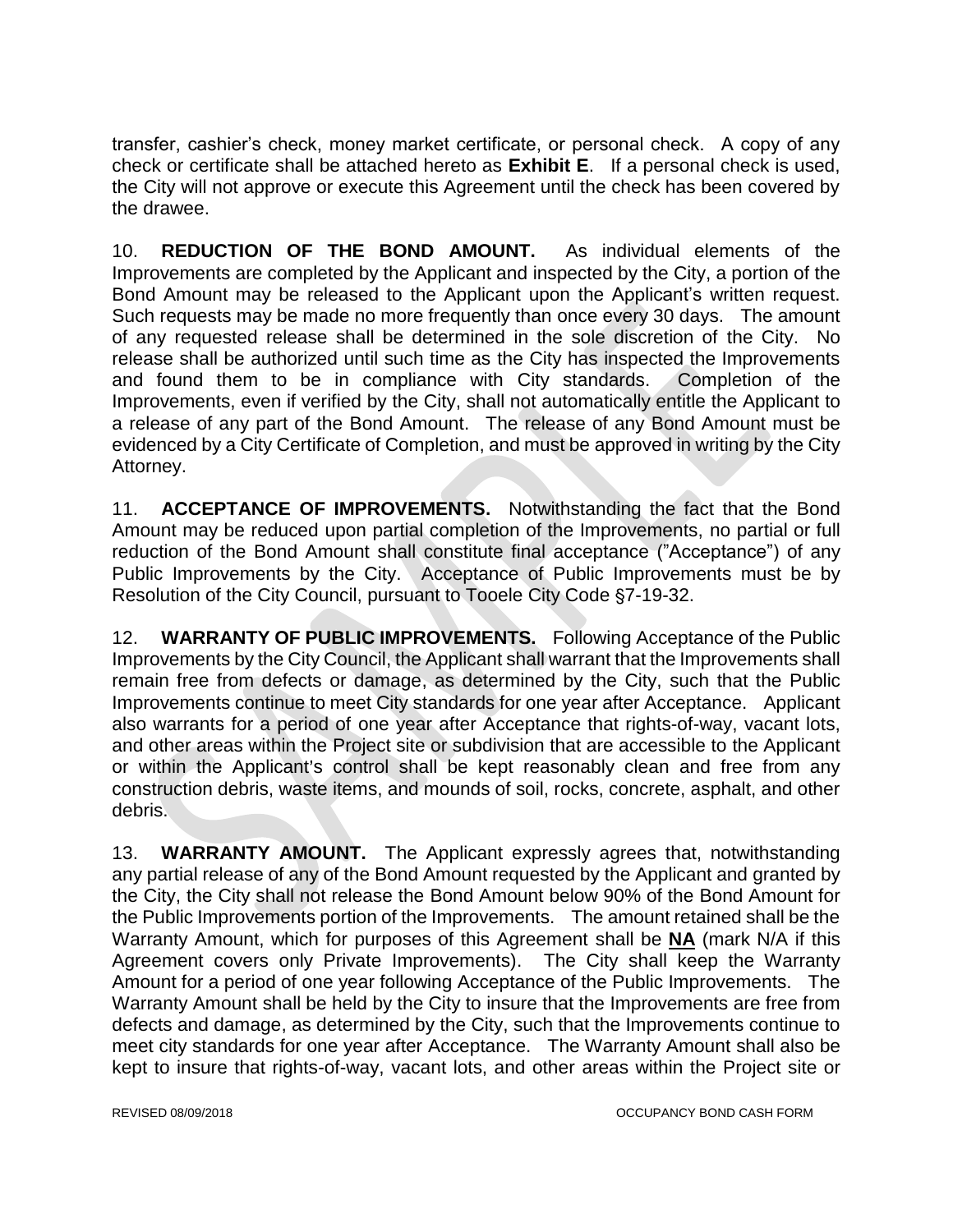subdivision that are accessible to the Applicant or within the Applicant's control are kept reasonably clean and free of any construction debris, waste items, and mounds of soil, rocks, concrete, asphalt, and other debris. Notwithstanding the Warranty Amount, the Applicant shall be responsible for any substandard, defective, or damaged Improvements if the Warranty Amount is inadequate to repair or replace any such Improvements. At the request of the Applicant, the Warranty Amount or any part thereof may be replaced with a performance bond of a type and form approved by the City, together with a new or amended bond agreement. The Applicant, or the person providing the replacement bond, shall be responsible for any substandard or defective Improvements if the amount of the replacement bond (the "Amended Warranty Amount") is inadequate to cover any such Improvements.

14. **APPLICANT INDEMNIFICATION.** The Applicant agrees to indemnify, defend, and save harmless the City, its officers, employees, and agents from and against any and all liability which may arise as a result of the installation of the Private Improvements at any time, and the Public Improvements prior to the City's Acceptance, and from and against any and all liability which may arise as a result of any Public Improvements which are found to be defective or damaged during the one-year warranty period. With respect to the Applicant's agreement to defend the City, the City shall have the option to either provide its own defense, with all costs for such being borne by the Applicant, or require that the Applicant undertake the defense of the City.

15. **USE OF THE BOND AMOUNT.** In the event the Improvements are not properly and timely constructed, to the satisfaction of the City, pursuant to this Agreement and Tooele City ordinances, within the above stated time period(s), and/or the Applicant Fails to Perform any obligation under this Agreement or Tooele City ordinances, the City may use and expend all the Bond Amount or such lesser amount as may be estimated or required by the City to be necessary to complete the Improvements. The City is under no contractual obligation under this Agreement to complete the Improvements.

16. **INADEQUATE PROCEEDS.** If the Bond Amount is inadequate to pay the cost of the completion of the Improvements according to City standards, for whatever reason, including previous reductions, or any other item for which the Bond Amount may be utilized, the Applicant shall be responsible for the deficiency independent of the performance guarantees set forth in this Agreement. Additionally, no further land use applications or other permits or licenses shall be issued or approved by the City until the Improvements are completed or until a new bond and bond agreement acceptable to the City, in the City's sole discretion, have been executed to insure proper completion of the remaining Improvements. Furthermore, the cost of completion of the Improvements shall include reimbursement to the City for all costs, including construction costs and any Incidental Costs incurred by the City, in completing the Improvements and/or in obtaining the Bond Amount.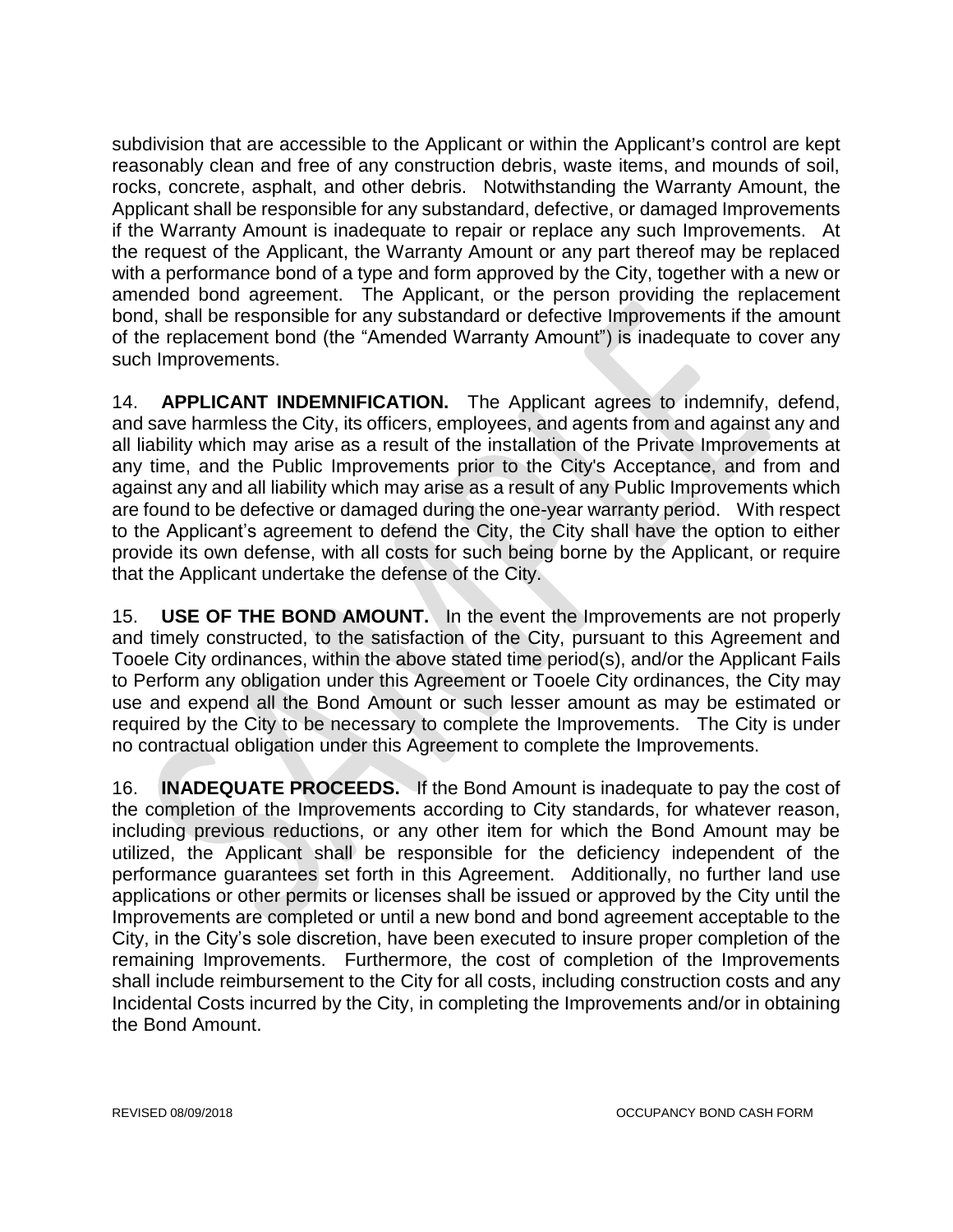17. **INCIDENTAL COSTS.** If for any reason outside the control of the City the Bond Amount is not remitted or otherwise made available to the City within 30 days of any Failure to Perform by the Applicant, then the City's costs of obtaining the Bond Amount, including the City Attorney's Office costs or outside attorney's fees and court costs, shall be added to the amount due to the City from the Applicant and shall be added to the Bond Amount sums remitted to the City.

18. **ACCESS TO PROPERTY.** Should the City elect to use the Bond Amount to complete the Improvements, the Applicant hereby expressly grants to the City, and any agent of City, the right of access to the Project property to inspect and complete the Improvements.

19. **SUBSTANDARD IMPROVEMENTS.** Should any Improvements prove to be substandard, defective, or damaged, in the perspective of the City, within the one year warranty period set forth above, the City shall notify the Applicant in writing of such substandard, defective, or damaged Improvements. The Applicant shall then have 15 days from the date of the City notice to commence repair of the Improvements, and a reasonable amount of time, as determined by the City, which shall be specified in the notice, to complete repair of the Improvements. Should the Applicant fail to either commence or complete repair of the Improvements within the required time periods, the City may exercise its option to remedy the defects and repair the damage, and also to demand payment for such from the Applicant should the Bond Amount be insufficient to cover the costs incurred by the City.

20. **INSURANCE.** At all times during the construction of the Improvements, including through the end of the one-year warranty period, Applicant shall maintain an insurance policy covering any liability, damage, loss, judgment, or injury to any person or property, including, but not limited to, damage to Applicant or its Project property as a result of the work of any contractor or agent hired by the City to construct the Improvements, including the repair of damage or defect. The City shall be named as an additional insured on this policy. The minimum dollar amount and the scope of coverage of the insurance policy shall be determined and set by the City. The Applicant shall indemnify, defend, and hold harmless the City, its officers, employees, and agents for any liability which exceeds the insurance policy limit. The City, at its option, may collect and expend the Bond Amount to make the premium payments should the Applicant fail to pay the premium. No further land use applications or other permits or licenses shall be issued or approved by the City, and any existing approvals, permits, or licenses shall be suspended, until said premium is initially paid and an adequate bond is in place to cover subsequent payments. The Applicant further expressly agrees to indemnify, defend, and hold harmless the City, its officers, agents, and employees for and from any damage or loss suffered or any judgment resulting from the work of any contractor or agent hired by the City to install, complete, or remedy any defect in or damage to the Improvements.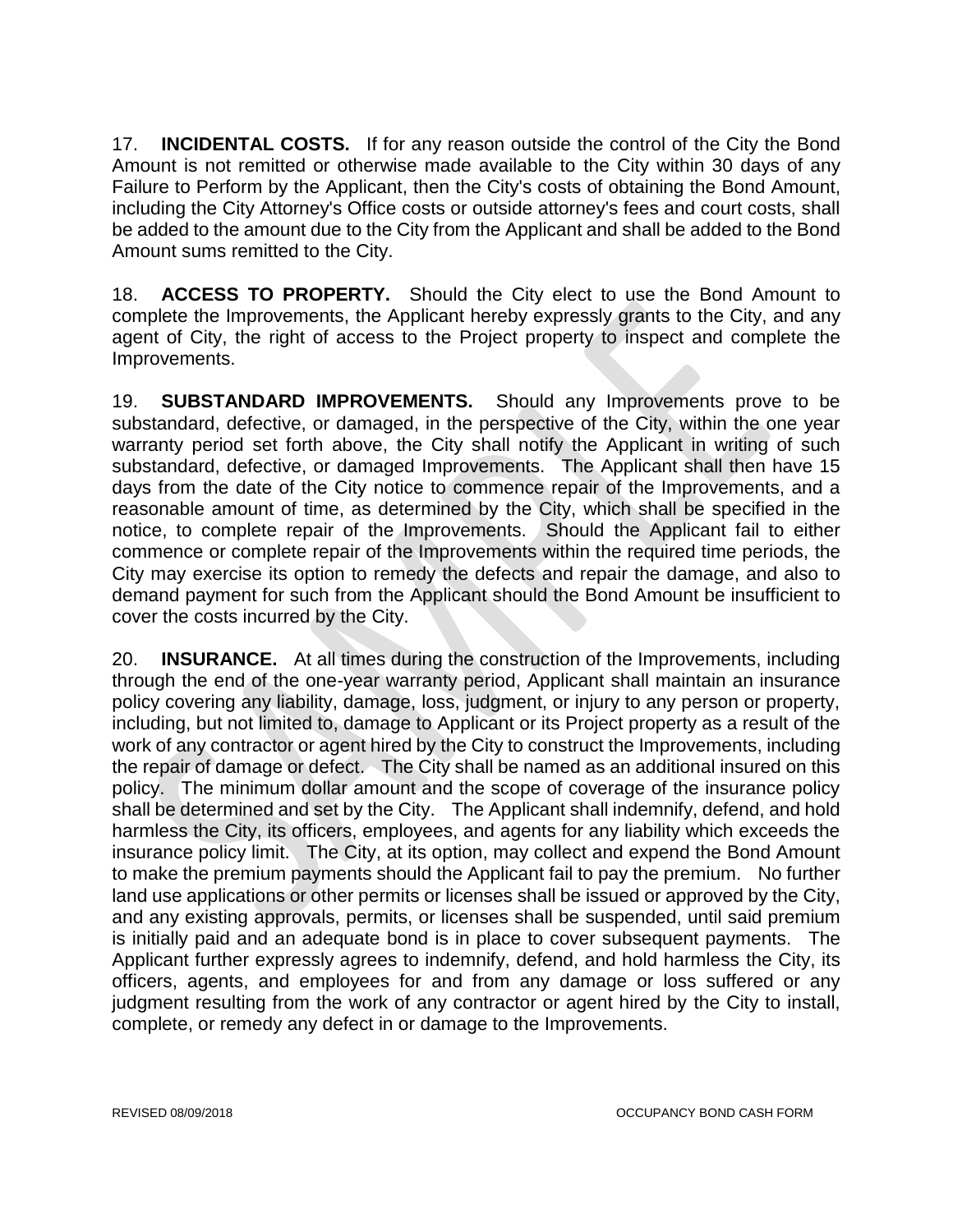21. **NOTICE.** Notice to the Applicant or to the City shall be mailed or delivered to the addresses shown in this Agreement. The date the notice is received at the address shown in this Agreement shall be the date of actual notice, however accomplished. Notice sent by U.S. mail shall be considered received three days after mailing. The Applicant's address may be changed by written notification from the Applicant.

22. **MECHANIC/MATERIALMEN LIENS.** Should the City elect to complete or remedy the Improvements, the Applicant shall indemnify, defend, and hold harmless the City from and against any liability which exceeds the Bond Amount for the payment of any labor or material lien as a result of any work of any contractor (including subcontractors and materialmen of any such contractor or agent) hired by the City or which may arise due to either a defect in or failure of this Agreement or insufficient Bond Amount to cover such costs.

23. **FAILURE TO PERFORM.** In addition to those events described herein, the following shall be considered a Failure to Perform on the part of the Applicant, the occurrence of which shall entitle the City to invoke any and all remedies outlined in this Agreement or any and all remedies it may have in equity or at law: the Applicant's failure to complete the Improvements by the Completion Date; the Applicant's abandonment of the project, as determined by City; the Applicant's insolvency, appointment of a receiver, or filing of a voluntary or involuntary petition in bankruptcy; the commencement of a foreclosure proceeding against the Project property; the Project property being conveyed in lieu of foreclosure.

24. **PRIVILEGE, NOT ENTITLEMENT.** The Applicant expressly acknowledges and agrees that because the City is not obligated to issue a Temporary Certificate of Occupancy, that providing a bond and entering into this Agreement is a privilege of obtaining a Temporary Certificate of Occupancy, not an entitlement, and therefore also agrees that the bonding percentage of 200% of the estimated cost of the improvements is reasonable.

25. **WAIVER.** The failure by the City to insist upon the strict performance of any covenant, duty, agreement, or condition of this Agreement, or to exercise any right or remedy consequent upon a Failure to Perform thereof, shall not constitute a waiver of any such Failure to Perform or any other covenant, agreement, term, or condition. No alleged waiver shall affect or alter the remainder of this Agreement, but each and every other covenant, agreement, term, and condition hereof shall continue in full force and effect with respect to any other then-existing or subsequently-occurring Failure to Perform.

26. **ATTORNEYS FEES.** In the event there is a Failure to Perform under this Agreement and it becomes reasonably necessary for any party to employ the services of an attorney in connection therewith (whether such attorney be in-house or outside counsel), either with or without litigation, the party prevailing in a controversy before a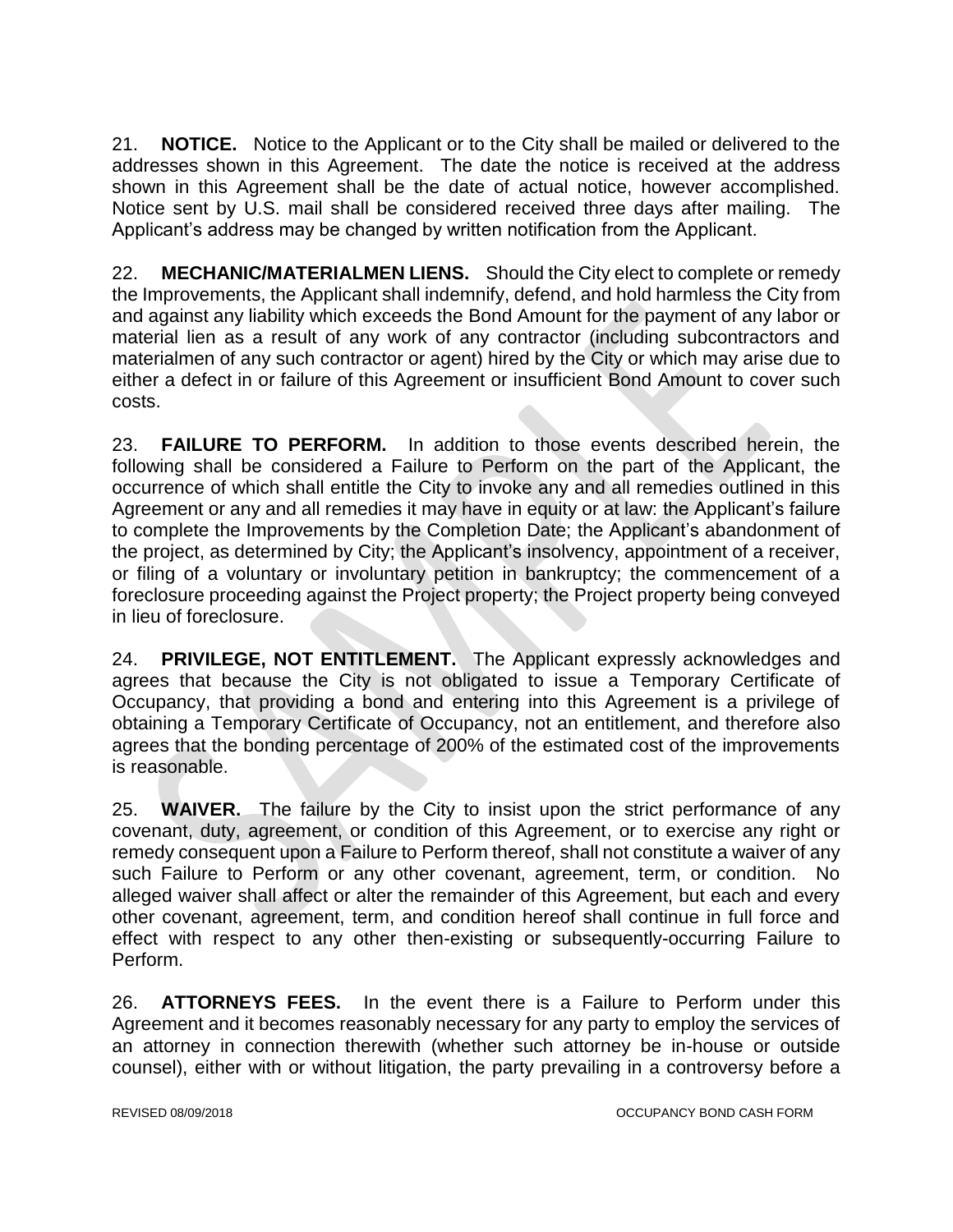court of competent jurisdiction shall be entitled to recover reasonable attorney fees and such reasonable costs and expenses as are incurred as a result of the Failure to Perform or in otherwise enforcing this Agreement.

27. **TIME IS OF THE ESSENCE.** Time is of the essence in this Agreement. In case either party shall fail to perform the obligations on its part at the time fixed for the performance of such obligations by the terms of this Agreement, the other party may pursue any and all remedies available in equity or law.

28. **GOVERNING LAW.** This Agreement shall be interpreted pursuant to, and the terms thereof governed by, the laws of the State of Utah. This Agreement shall be further governed by Tooele City ordinances in effect at the time of the execution of this Agreement. However, the Parties expressly acknowledge that any land use ordinances or regulations enacted after the execution of this Agreement, which are reasonably necessary to protect the health, safety, and welfare of the residents and businesses of, and visitors to, the City, shall also apply to the Project, the land use approval, and the Improvements that are the subject of this Agreement.

### 29. **INDUCEMENT; INTEGRATION; MODIFICATION; CAPTIONS; SEVERABILITY.**

29.1. The making and execution of this Agreement has been induced by no representations, statements, warranties, or agreements other than those herein expressed.

29.2. This Agreement embodies the entire understanding of the parties, and there are no further or other agreements or understandings, written or oral, in effect between the Parties relating to the subject matter herein.

29.3. This Agreement may be amended or modified only by an instrument of equal formality signed by the respective Parties.

29.4. The titles or captions of this Agreement are for convenience only and shall not be deemed in any way to define, limit, extend, augment, amend, or described the scope, content, or intent of any part of this Agreement.

29.5. If any portion of this Agreement is declared invalid by a court of competent jurisdiction, the remaining portions shall not be affected thereby, but shall remain in full force and effect.

30. **WAIVER OF JURY TRIAL.** To the fullest extent permitted by law, each of the parties hereto waives any right it may have to a trial by jury in respect of litigation directly or indirectly arising out of, under or in connection with this agreement. Each party further waives any right to consolidate any action in which a jury trial has been waived with any other action in which a jury trial cannot be or has not been waived.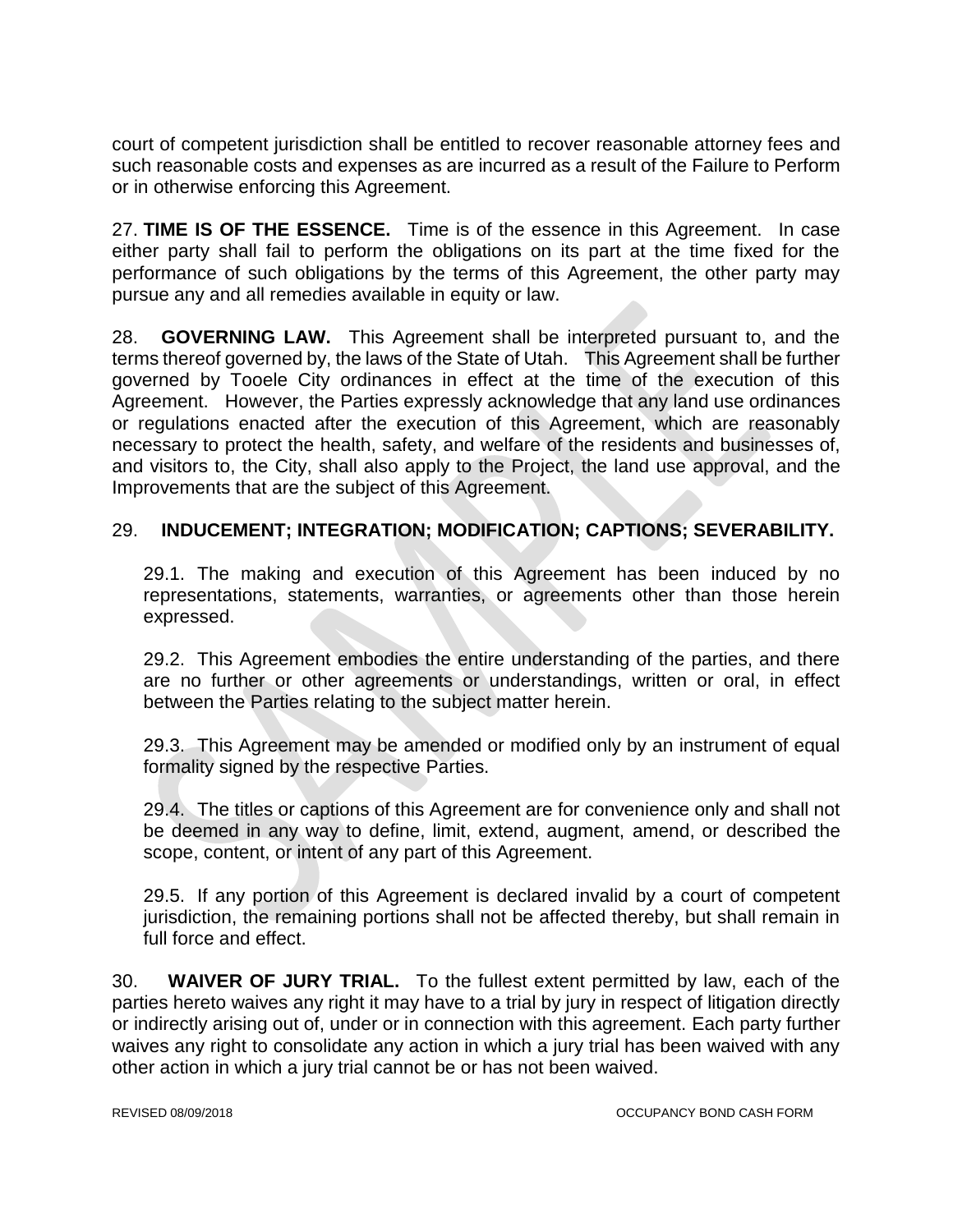#### **SIGNED as of the Effective Date:**

#### **Applicant**

Signature: \_\_\_\_\_\_\_\_\_\_\_\_\_\_\_\_\_\_\_\_\_\_\_\_

Printed Name and Title: \_\_\_\_\_\_\_\_

(Signature must be notarized on following pages.) (Attach additional signature and notary pages for multiple owners, as necessary.)

# **Tooele City Corporation**

 $\overbrace{\phantom{xxxxx}}$ 

 $\overline{\phantom{a}}$  , where  $\overline{\phantom{a}}$ 

\_\_\_\_\_\_\_\_\_\_\_\_\_\_\_\_\_\_\_\_\_\_\_\_\_\_\_\_\_\_

Mayor

ATTEST:

City Recorder

Approved as to Form:

City Attorney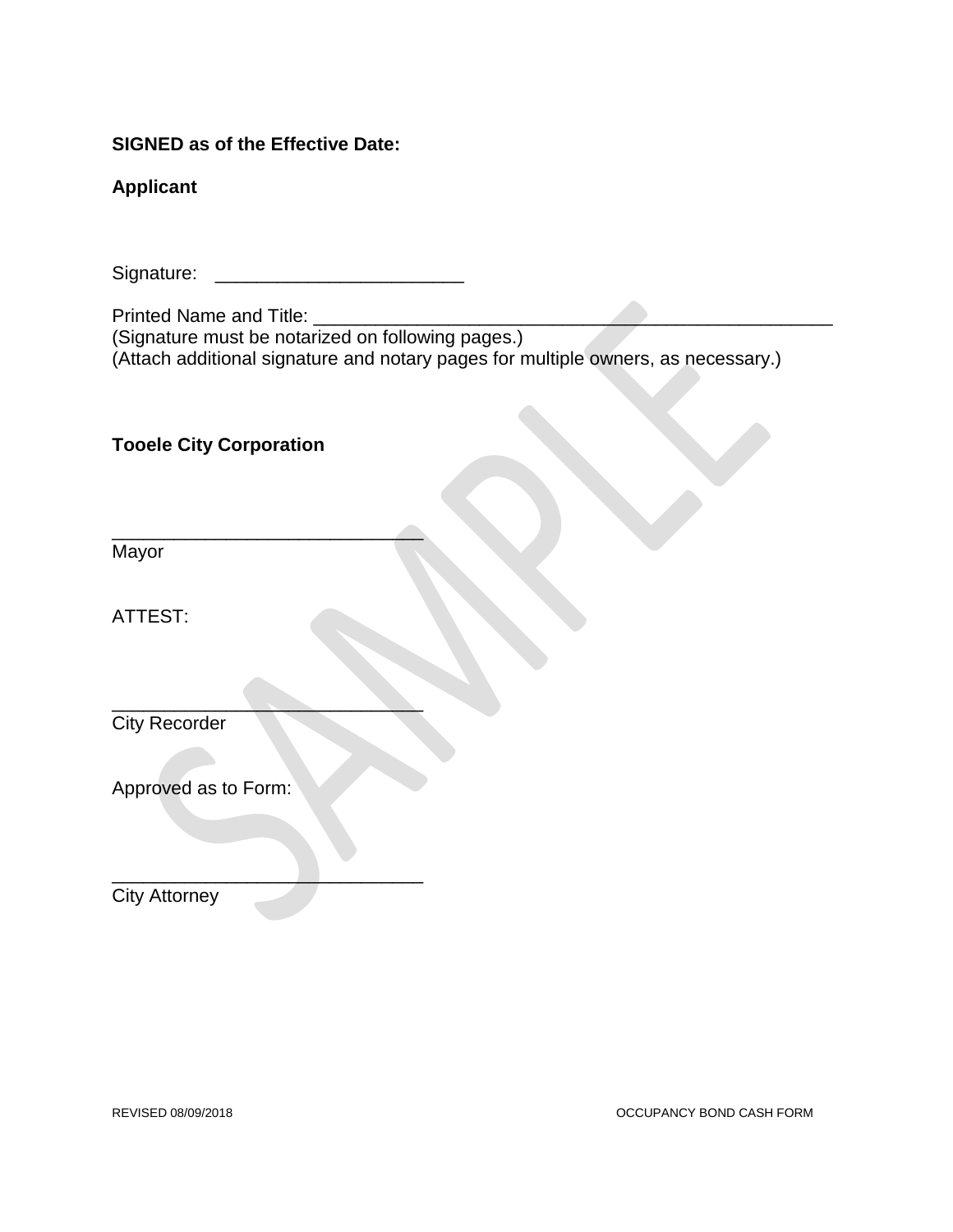#### **Applicant NOTARY: Every Applicant signature must be notarized. (Attach additional notary pages for multiple owners, as necessary.)**

(Complete only if **Applicant** is an **Individual**.)

STATE OF ) :SS COUNTY OF )

On this \_\_\_ of \_\_\_\_\_\_\_\_\_\_\_\_\_\_, 20\_\_, personally appeared before me, the signer of the foregoing instrument, who duly acknowledged to me that he/she executed the same.

> $\overline{\phantom{a}}$ NOTARY PUBLIC

(Complete only if **Applicant** is a **Corporation**.)

:SS

STATE OF )

COUNTY OF

On this \_\_\_ of \_\_\_\_\_\_\_\_\_\_\_\_\_\_\_, 20\_\_\_, personally appeared before me, who being by me duly sworn did say that he/she is an officer of the Applicant corporation, and that the foregoing instrument was signed on behalf of said corporation by authority of its Board of Directors, and he/she acknowledged to me that said corporation executed the same.

> \_\_\_\_\_\_\_\_\_\_\_\_\_\_\_\_\_\_\_\_\_\_\_\_\_\_\_\_ NOTARY PUBLIC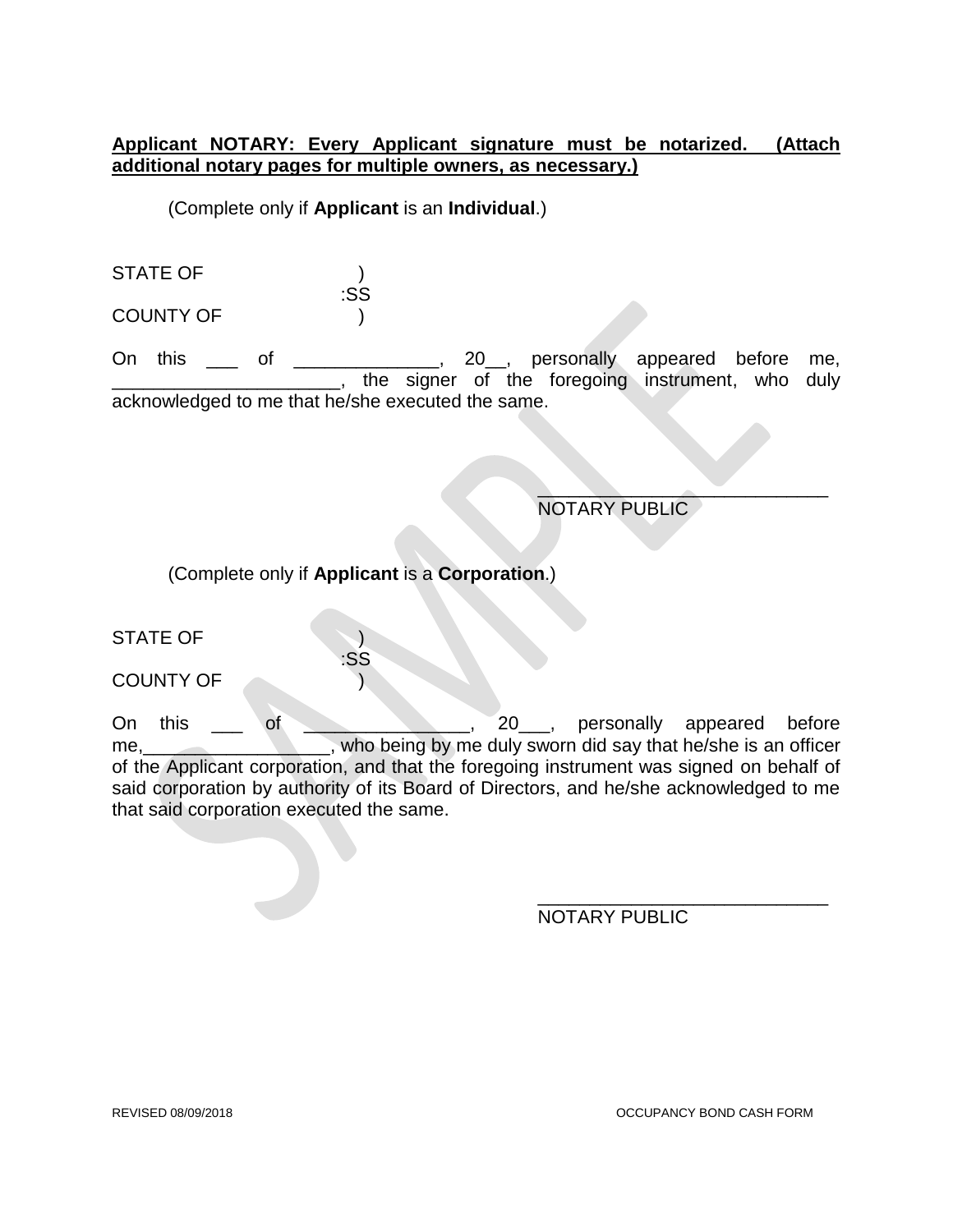(Complete only if **Applicant** is a **Partnership**.)

:SS

STATE OF ) COUNTY OF )

On this \_\_\_ day \_\_\_\_\_\_\_\_\_\_\_\_\_\_, 20\_\_\_, personally appeared before me, \_\_\_\_, who being by me duly sworn did say that he/she is an officer of the Applicant partnership, and that the foregoing instrument was duly authorized by the partnership at a lawful meeting held or by authority of its bylaws and signed on behalf of said partnership.

> $\mathcal{L}$  , we can expect the contract of the contract of the contract of the contract of the contract of the contract of the contract of the contract of the contract of the contract of the contract of the contract of the NOTARY PUBLIC

(Complete only if **Applicant** is a **Limited Liability Company**.)

:SS

STATE OF )

COUNTY OF )

On this \_\_\_ day \_\_\_\_\_\_\_\_\_\_\_\_, 20\_\_, personally appeared before me, \_\_\_\_\_\_\_\_\_\_\_\_\_\_\_, who being by me duly sworn did say that he/she is an officer of the Applicant limited liability company and that, by authority of its members or its articles of organization, he/she acknowledged to me that said limited liability company executed the same.

NOTARY PUBLIC

\_\_\_\_\_\_\_\_\_\_\_\_\_\_\_\_\_\_\_\_\_\_\_\_\_\_\_\_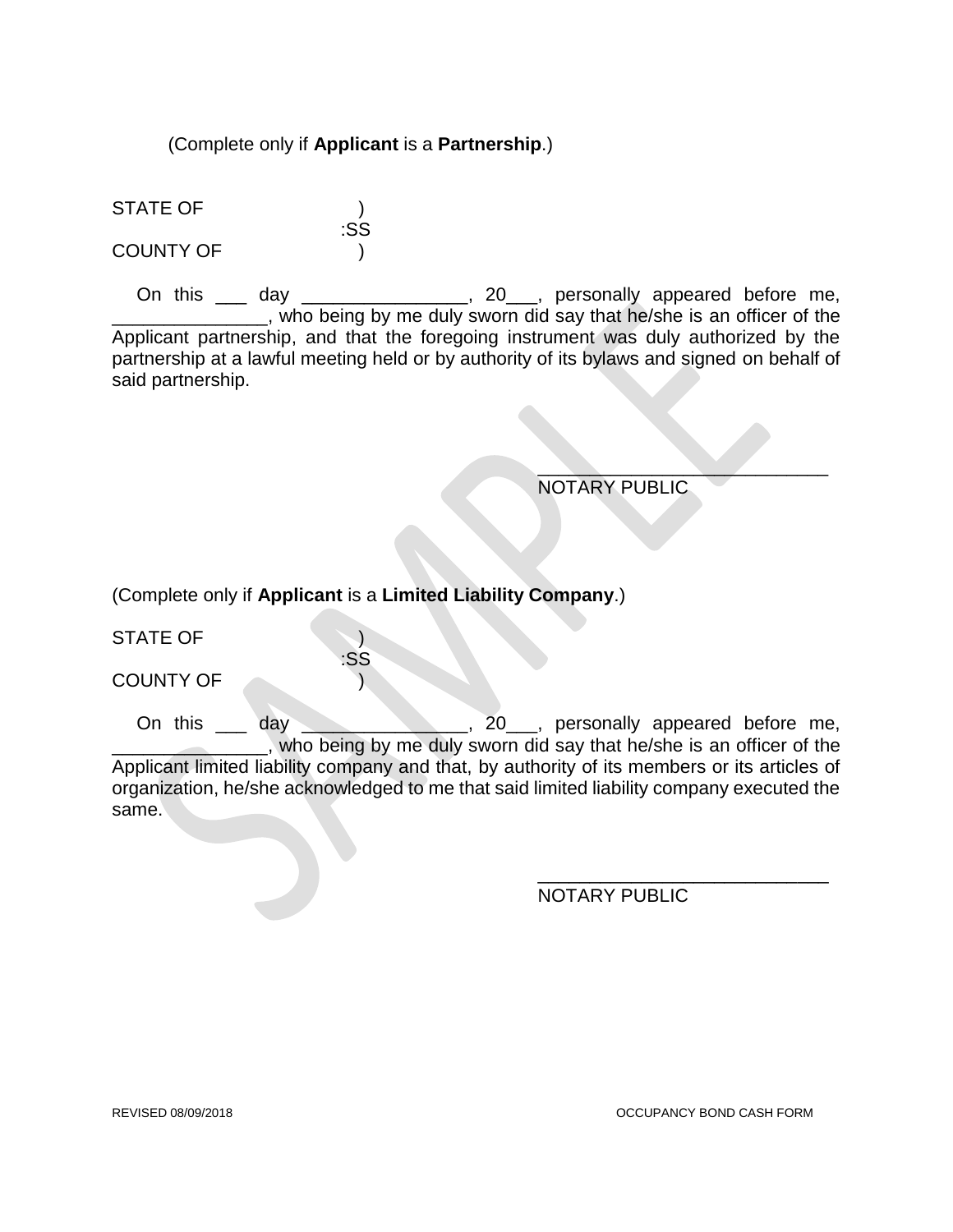Exhibit A

Fee Calculation Sheet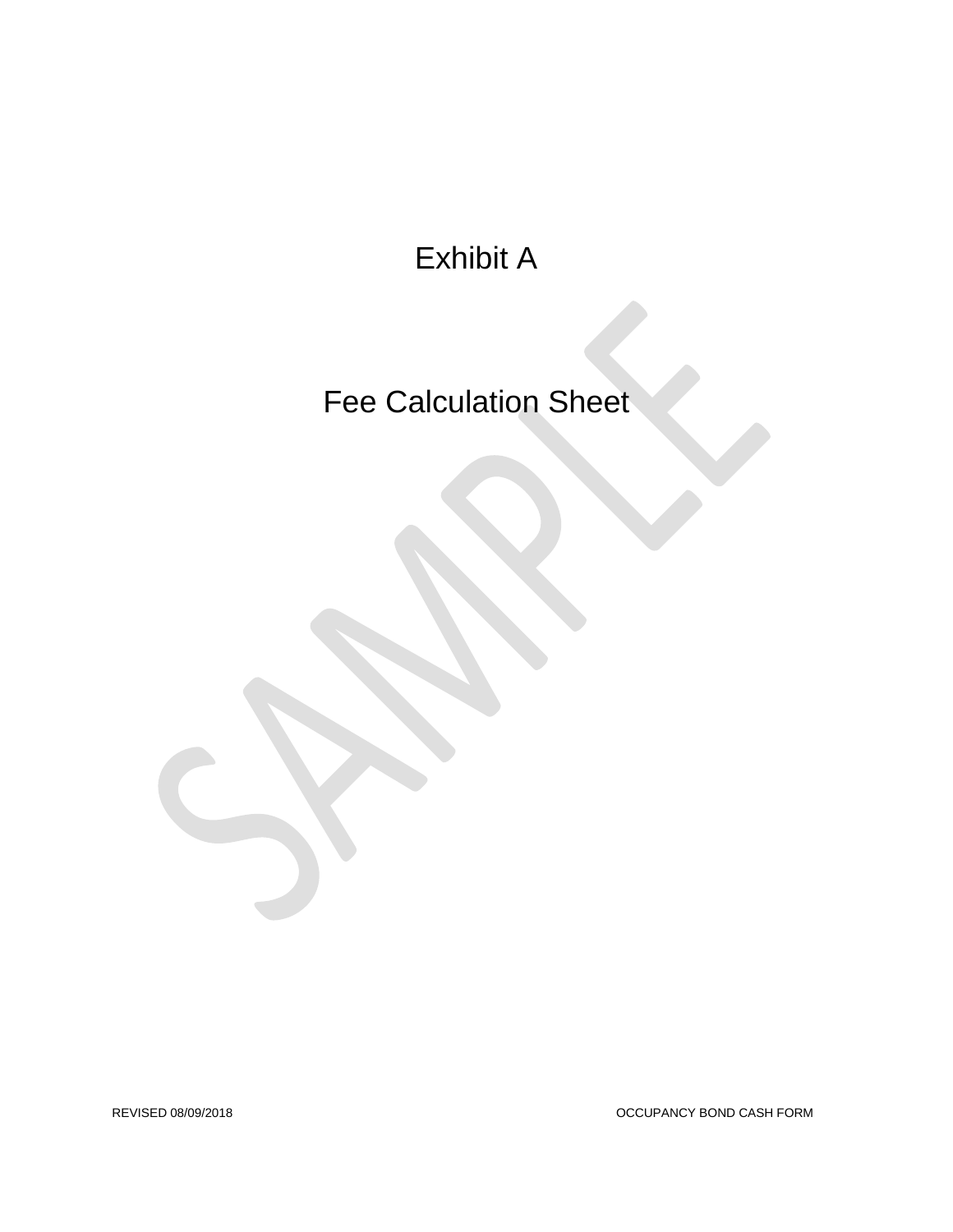Exhibit B

Project Construction Drawings: Public Improvements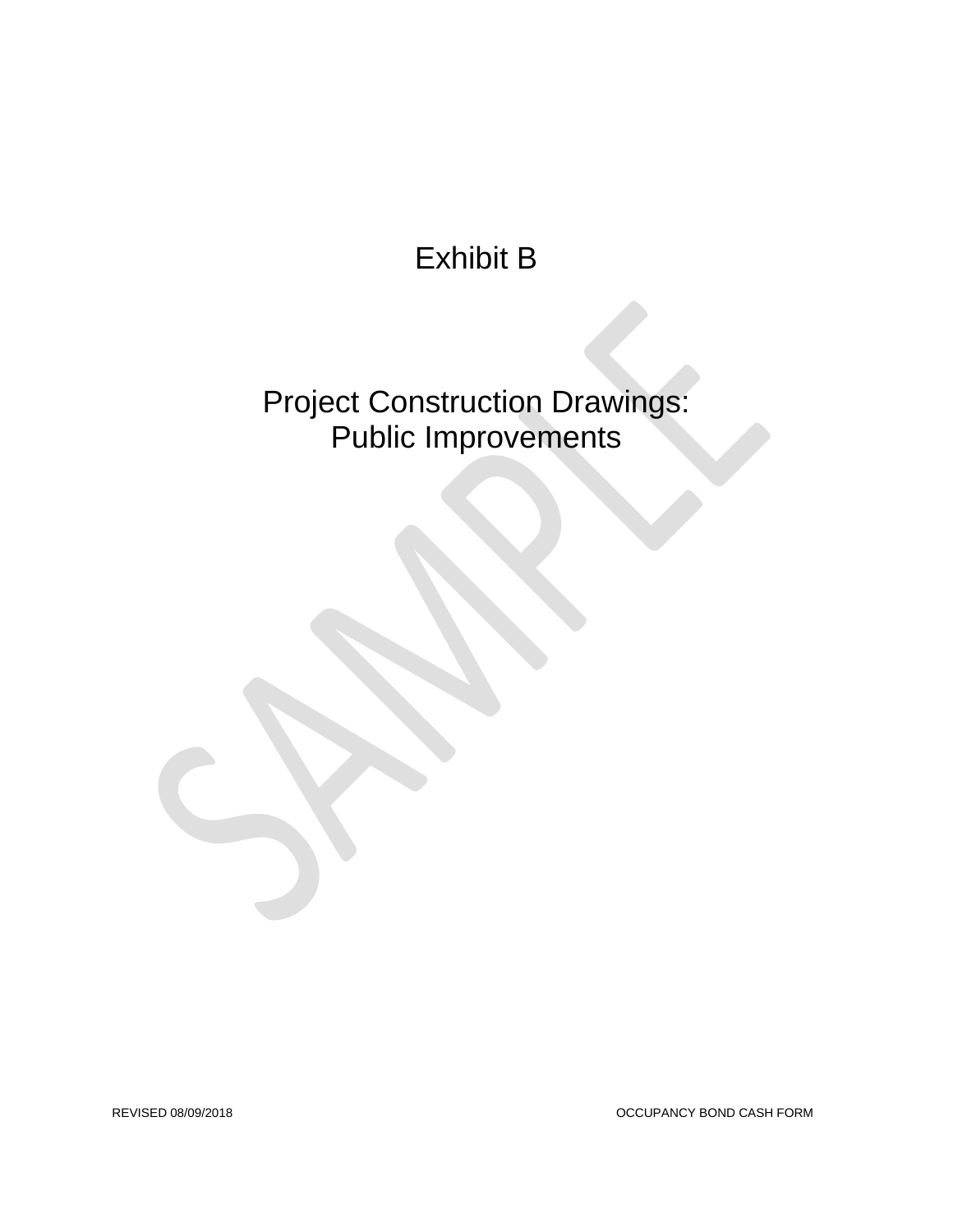# Exhibit C

Project Construction Drawings: Private Improvements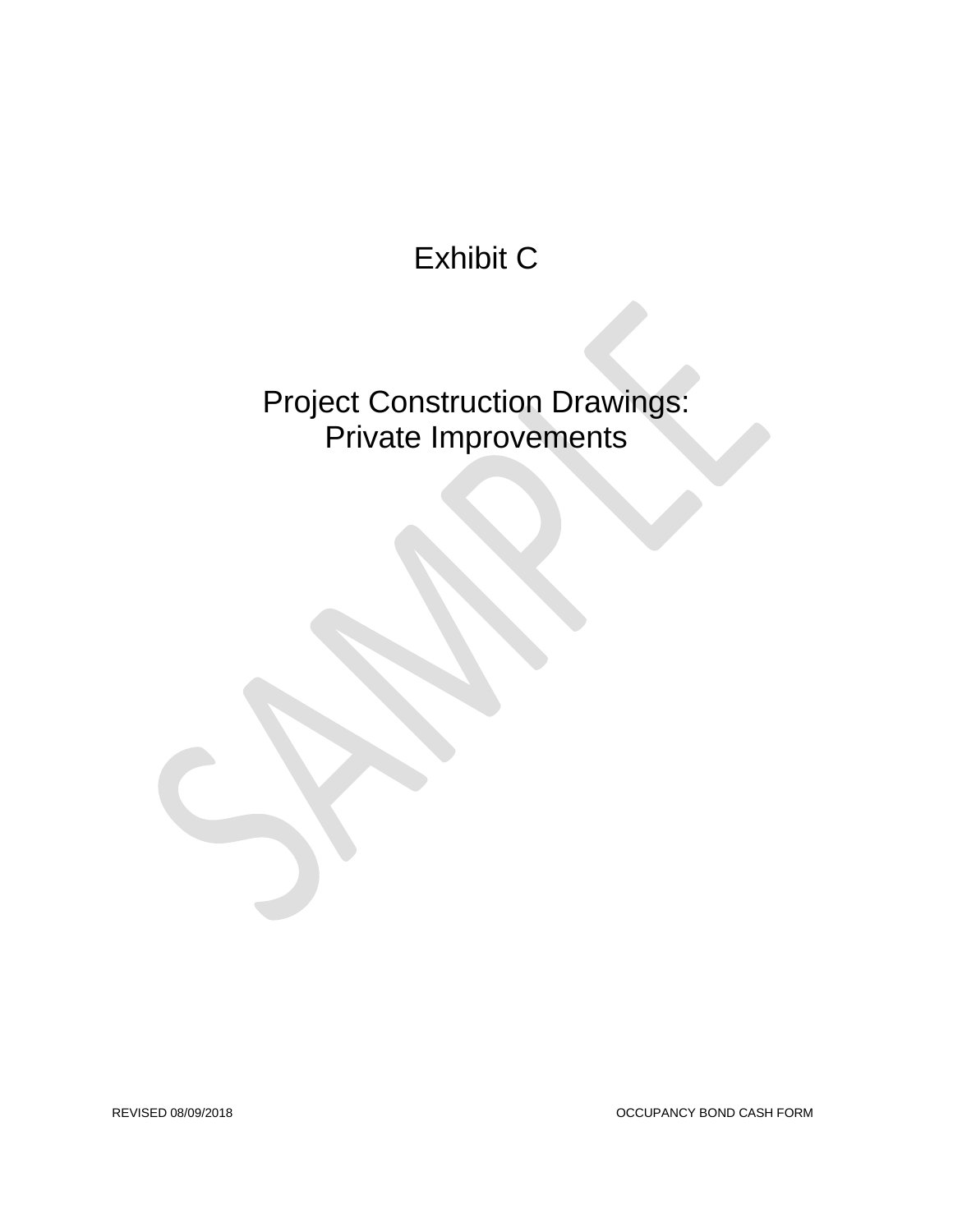# Exhibit D

# Statement of Itemized Private Improvements, With Costs